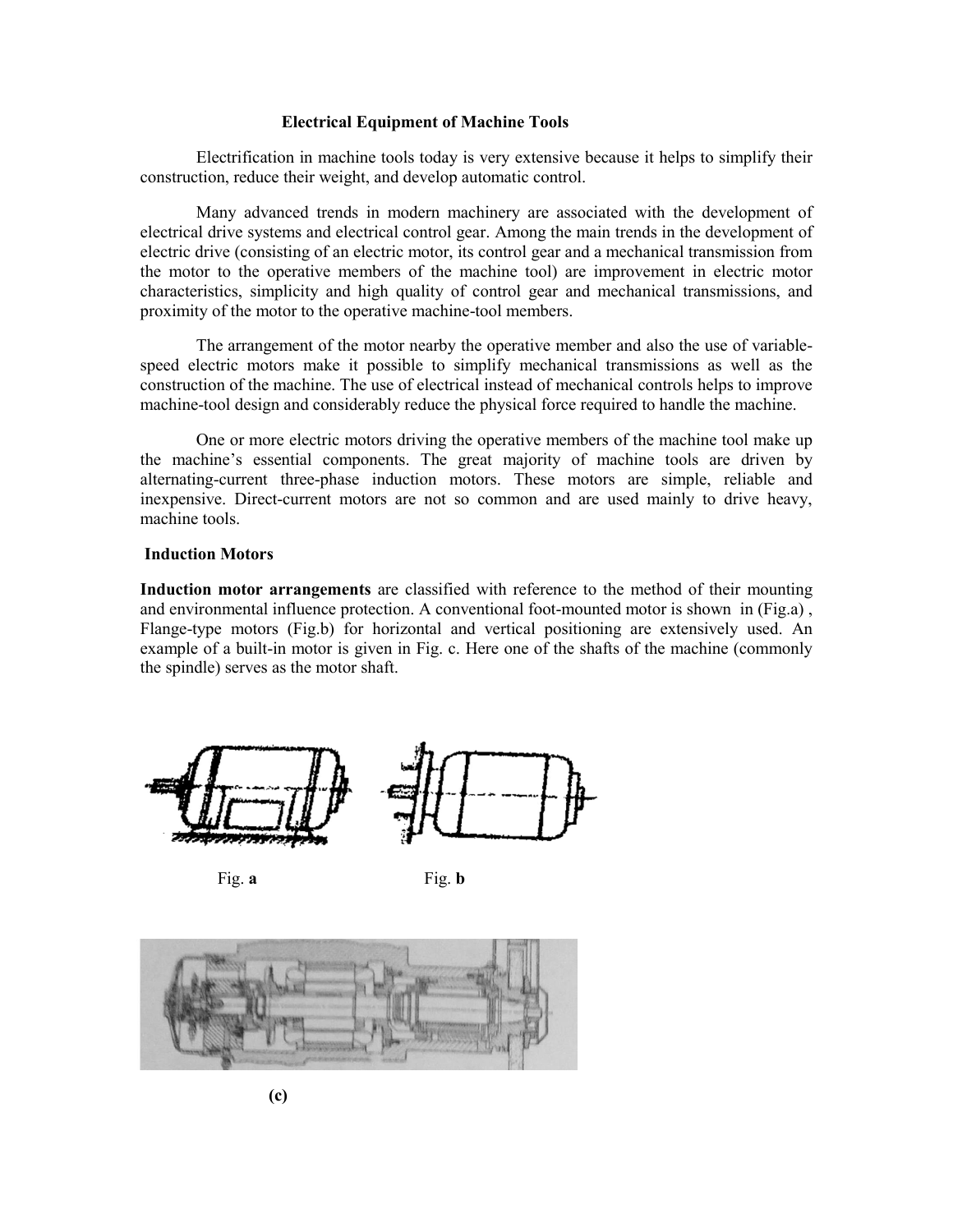Electric motors used in machine tools are equipped with various devices for protection against environment effects. To provide for safety of operation and prevent alien objects from getting into motors, the latter have protective guards. Some motors have vent holes, either downwarddirected or located in vertical planes, as protection against liquid drops. Some motors are fully enclosed and have no vent holes, but because of inadequate cooling, their power is much smaller than that of ventilated motors of the same size. There are enclosed self-ventilated motors with a fan mounted on the rear end of the motor shaft and covered with a lid. The fan cools down the motor during operation. Motors of this type are most widely used in machine tools.

Electric motors are designed to operate at the standard voltages of 127, 380 and 500 V. A motor can be connected to the mains with two voltages differing from each other by  $\sqrt{3}$  times, for instance, 127 and 220 V or 220 and 380 V. The motor stator is delta-connected for the lower voltage of each of the two values, and star-connected for the upper one; this results in equal current intensity in stator windings for the both connections. With motors used for 500 V, the stator winding is invariably star-connected.

The A02 series of electric motors includes nine sizes of enclosed self-ventilated motors with cage rotors from 0.6 up to 100 kW, having rotational (synchronous) speeds of 600, 750, 1000, 1500, and 3000 rpm. The speed of an induction motor can be increased by increasing the alternating current frequency. When grinding small-diameter bores, very high spindle speeds are necessary to provide the required cutting speeds, e.g. for grinding with a 3 mm-diameter abrasive wheel at the peripheral speed of 30 m/s, the rotational spindle speed should be 200,000 rpm. For this purpose units known as high-frequency direct-drive wheel-heads are often used. Such a unit comprises a grinding wheel spindle with a built-in high-frequency cage-rotor induction motor. Wheel heads with mist lubricated bearings are often used.

**The speed-torque characteristic of the motor** is the relationship between the motor speed n and the torque M it develops, and is expressed as  $n = f(M)$ 

There are electric motors with speed-torque characteristics known as drooping, rigid and absolutely rigid. With drooping speed motors, change of torque (i.e., load) results in substantial motor-speed change. It change of torque does not markedly affect the motor speed, such a motor is said to have a rigid characteristic. A motor possesses an absolutely rigid characteristic if its speed does not depend on load changes.

The speed-torque characteristic features a special factor called slippage, denoted by s, which represents the ratio between the fail in motor speed under critical (maximum0 load  $(M-M_c)$ ) as compared with the speed of idling (when  $M = 0$ ), the speed of idling being

$$
S = \frac{n_o - n}{n_o}
$$

Where  $n_0$  = speed of rotating magnetic field (synchronous speed of electric motor), rpm and  $1/s$ 

n= rotor speed (asynchronous), rpm

Slippage s is expressed as a percentage or decimal fraction,

The torque developed by the induction motor can be roughly estimated by means of the following formula: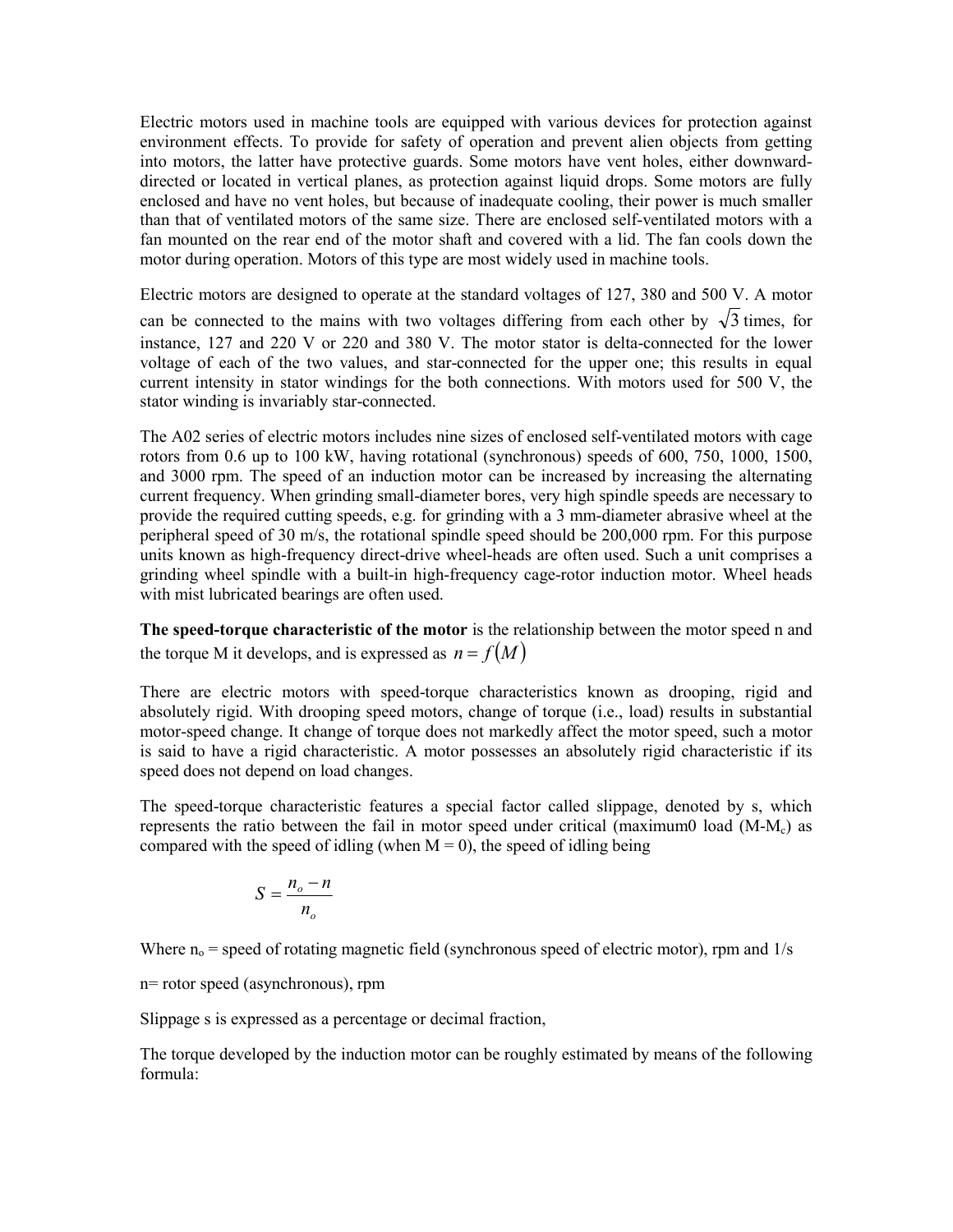$$
M = \frac{2M_c}{\frac{s}{s_o} + \frac{s_c}{s}}
$$

Where  $M_c$  = critical torque (maximum load) of motor

 $S_c$  = critical slippage corresponding to  $M_c$ 

Figure 53 depicts the induction motor speed-torque characteristics constructed by means of the torque M formula. With *n* being equal to  $n_0$ , M=0 which corresponds to the idling of the motor. When the motor is started and the rotor is still immovable  $(s=1)$ , the motor develops striating torque  $M_s$  which is higher than the rated (or nominal) torque  $M_r$ . The values of  $M_c$  and  $S_c$ determine the critical point (or the maximum) of the characteristic. The interval between the idling point and the critical point of the characteristic is called the working interval. It is this interval that is suitable for stable operation with the motor speed not depending on the torque change (as is the case with induction motors used in machine tools). The rated value of slippage depends on the type of motor and its rated power, and is within the limits of 0.02-0.12; the higher the motor power, the lower the spillage.

In addition to plain induction motors, there are motors with higher starting torque and slippage (0.07-0.16). While motors with normal slippage have a rigid speed-torque characteristic and are used in most machine tools, motors with higher spillage have a drooping characteristic and are used in machine-tool drives with frequent motor starts and considerable starting loads. Curve *1* shown in fig 53 is for a rigid characteristics motor, and curve 2-for a drooping characteristic motor. It is evident from the Figure that, all other things being equal, the drooping characteristic motor has lower rated speed and higher starting torque  $M_s$ . Point A represents the rated value of load.

The following induction motor specifications are usually given in catalogues: rated power  $N_r$ , kW; rated speed n, rpm; synchronous speed  $n_o$ , rpm; ratios *r c M*  $\frac{M_c}{M}$  and *r s M*  $\frac{M_s}{M}$  (where M<sub>r</sub> and  $M_s$  are rated and starting torques, respectively). The value of  $M_r$  is determined from the formula.

$$
M_r = 9550 \frac{N_r}{n} \quad N.m \ (kgf.m)
$$

Ratio *r c M*  $\frac{M_c}{M_c}$  defines the value of permissible mechanical overload of the motor.

$$
\frac{M_c}{M_r} = 1.7-2.5
$$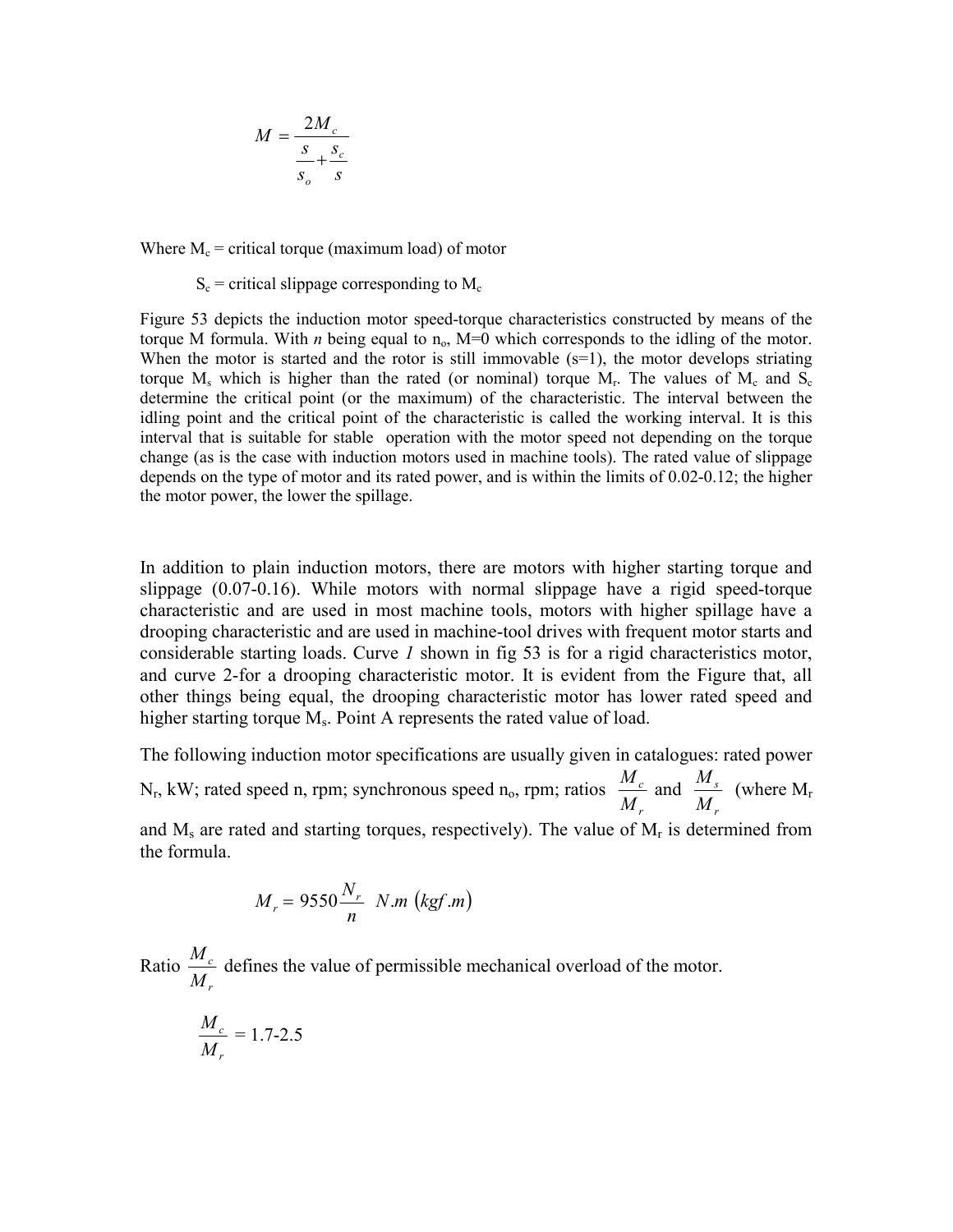The value of  $M_c$  depends on mains voltage. As the voltage value may change, the maximum permissible value of overload is assumed to be  $0.85 M<sub>c</sub>$ .

With general-purpose induction motors having cage rotors, ratio *r s M*  $\frac{M_s}{M}$  = 0.8-2

Principal movement drive motors are started up under no load, so the starting torque  $M_s$ *r s M*  $\frac{M_s}{M_s}$  is sufficient. Motors started up under load should develop higher starting torques.

**Starting up induction motors**. When a motor with cage rotor is started up, the intensity of the starting current exceeds its rated value 4 to 8 times. This rise in the current causes the voltage in the mains to drop. When a higher-power motor is being started up and the voltage in the mains drops, its starting torque also drops, while other motors operated under overload from the same mains may stop (change to a short-circuit regime). So it is only where the rated motor power comes to not more than 25 percent of the power of shop mains transformers that such a motor can be started up without protective devices limiting the starting current intensity. Would-rotor induction motors are started up by means of a rheostat connected to the rotor circuit.

**Changing motor speed**. The rotor speed of a cage-rotor induction motor is found from the formula.

$$
n = \frac{60f}{\rho} \ \left(1 - s\right) \, rpm
$$

Where  $f =$  alternating current frequency,  $Hz$ 

 $p =$  number of pole pairs

 $s =$ slippage of rotor

It is evident from the formula that motor speed can be changed by changing current frequency, slippage or the number of pole pairs.

With the frequency of alternating current in the mains being constant, the first method can be applied only if there is a separate a.c. generator to feed the electric motor.

The second method of speed changing  $-$  by change of slippage  $-$  is accomplished by introducing effective resistance into the rotor circuit, which can be done only with wound-rotor induction motors.

The third method of speed changing – by changing the number of pole pairs-is the most widely used in machine tools. It involves the use of multi-speed pole-change motors.

**Motor braking** can be accomplished mechanically or electrically. Electrical methods of braking include regenerative braking, injection braking, reverse-current braking etc.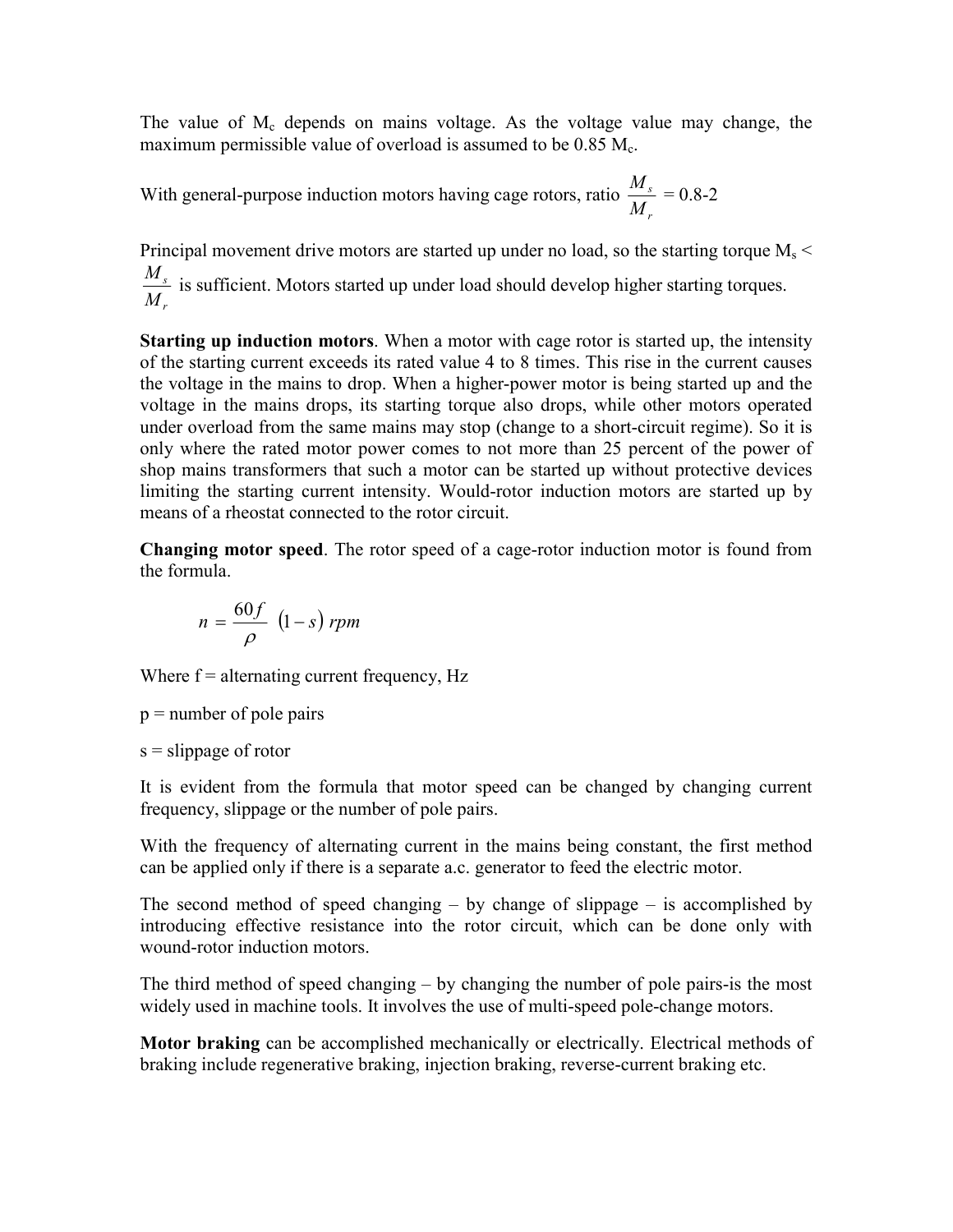Regenerative braking is possible only with multi-speed motors. Its principle consists in that the motor, while still connected to the mains, is switched over to a lower speed step and so starts working as a generator returning electrical energy into the mains. This results in the motor slowing down to the speed of the changed step. Further braking is accomplished mechanically or otherwise.

Injection braking is carried out by injecting direct current into the stator winding, thus forming a constant magnetic field therein. This field retards the rotating field of the motor and stops the later. Once being fully stopped, the motor is automatically disconnected from the mains by a special devices.

Reverse-current braking is carried out by interchanging two phases in the stator winding. Here, the direction of the rotating magnetic field is reversed, which retards the initially rotating rotor. When the braking ends, the motor is automatically disconnected from the mains. The drawback of this method is that it is attended with load peaks and produces impacts in machine transmissions. However, this method is widely used in machine tools due to its simplicity and reliability.

**Motor reversal** is accomplished by changing any two external terminals (phases) of the motor.

# **Direct Current Motors**

Direct current motors with shunted excitation (shunt-wound motors) are extensively used in heavy machine-tool drives. They are connected according to the circuit diagram shown in Fig. d. The armature winding A is connected to the mains through starting rheostat 1, exciting (shunt) winding SW – through rheostat 2 used for speed variation.

The torque and speed values for the d.c. motor are determined by means of the following formulas:

$$
M = kI_a \phi, N.m (kgf.cm); n = \frac{v - l_a r_a}{c \phi} rpm
$$

Where  $M =$  torque developed by motor, N.m.

n= motor speed, rpm

 $V =$  mains voltage, V

 $F_a$  = current intensity in armature winding A

 $r_a$  = armature circuit resistance, ohm

 $c = constant of given motor$ 

 $k = 0.05 - 0.12$  – proportionality factor

 $\phi$ =magnetic flux of motor, Wb.s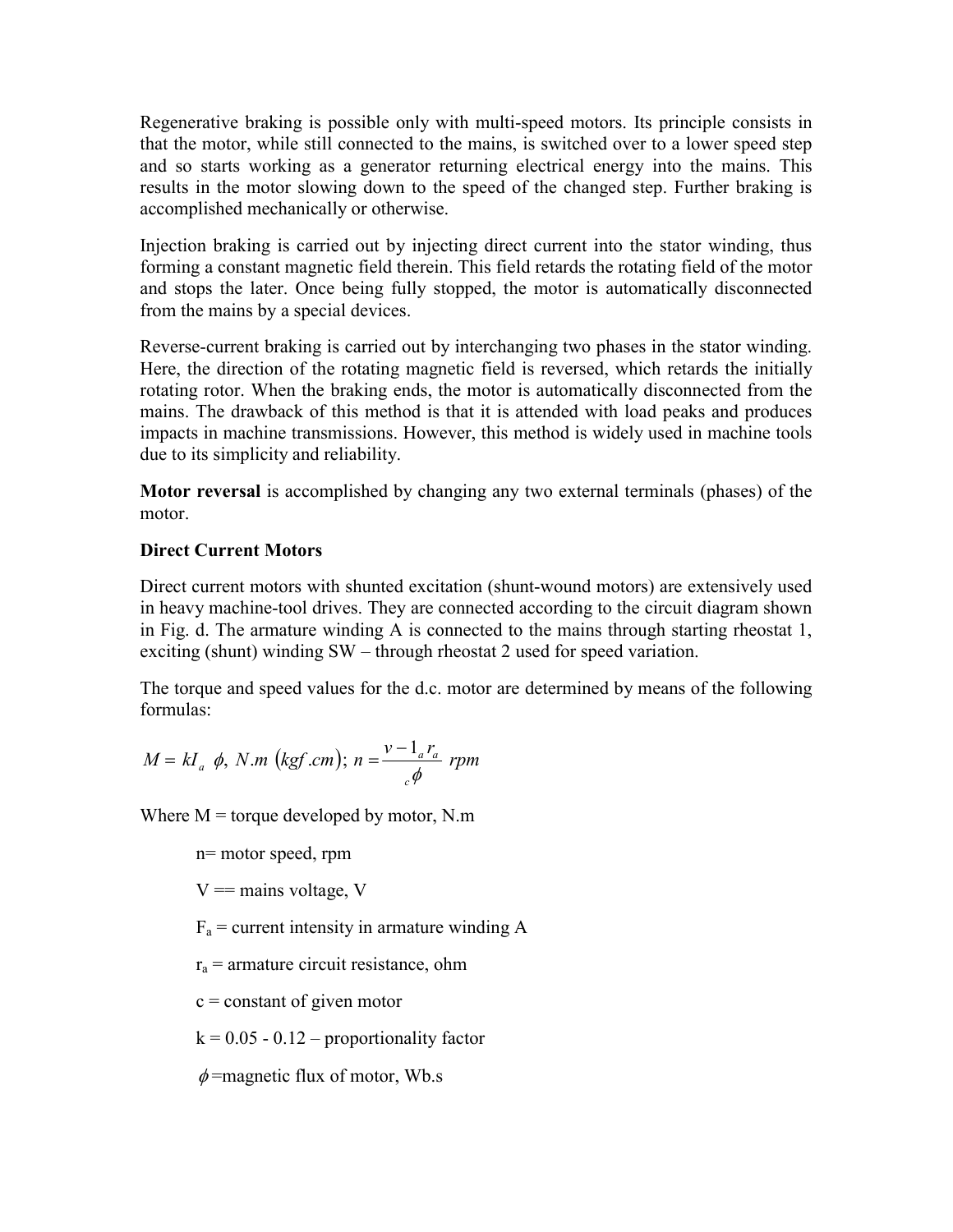

The speed torque characteristics of the motor are given in Fig. d. Numeral f denotes the line corresponding to the rated speed-torque characteristic. The relatively small value of armature winding resistance determines a sufficiently rigid rated characteristic of the shunt-wound motor, which is expressed graphically by the modest slope of line 1.

With the motor in operation, the resistance the resistance of rheostat 1' can be increased; this will result in an increase of the total armature circuit resistance and the slope of the characteristic's line. In this way, a number of modified rheostat-produced characteristics 2,3,4 is obtained.

Power losses in the exciting circuit depend on the motor power and are within the limits of 1-8 per cent; the lower the power, the higher the losses.

The rated value of armature current is determined as the difference between the rated value of motor current and the value of exciting current. However, the exciting current value in the shunt-wound motor is small, so it is often not taken into account in design.

Shunt-wound motors can endure short-term operation under overload with permissible overload factor  $\lambda$  =2-2.5. This value is limited by the appearance of considerable brush sparking.

Shown in Fig. 55 by dotted line 9 is the speed-torque characteristic of motor with reversed armature polarity, in which the direction of motor rotation is reversed.

**Starting up the shunt-wound motor** is carried out only with the aid of a starting rheostat 1' is connected to the circuit with all its steps and the motor begins speeding up in accordance with characteristic 4. The resistance of the rheostat steps is determined in such a way that on being started up the motor should develop predetermined torque  $M_1$ (usually  $m_1 \approx 2M_r$ ), as the motor accelerates, its torque drops and when it reaches the predetermined value  $M_2$  ( $M_2 \approx 1.1$   $M_r$ ), one rheostat step is disconnected. The motor then changes over to run in accordance with characteristic 3. Gradually the steps of the rheostat are all disconnected until the motor runs according to its rated speed-torque characteristic.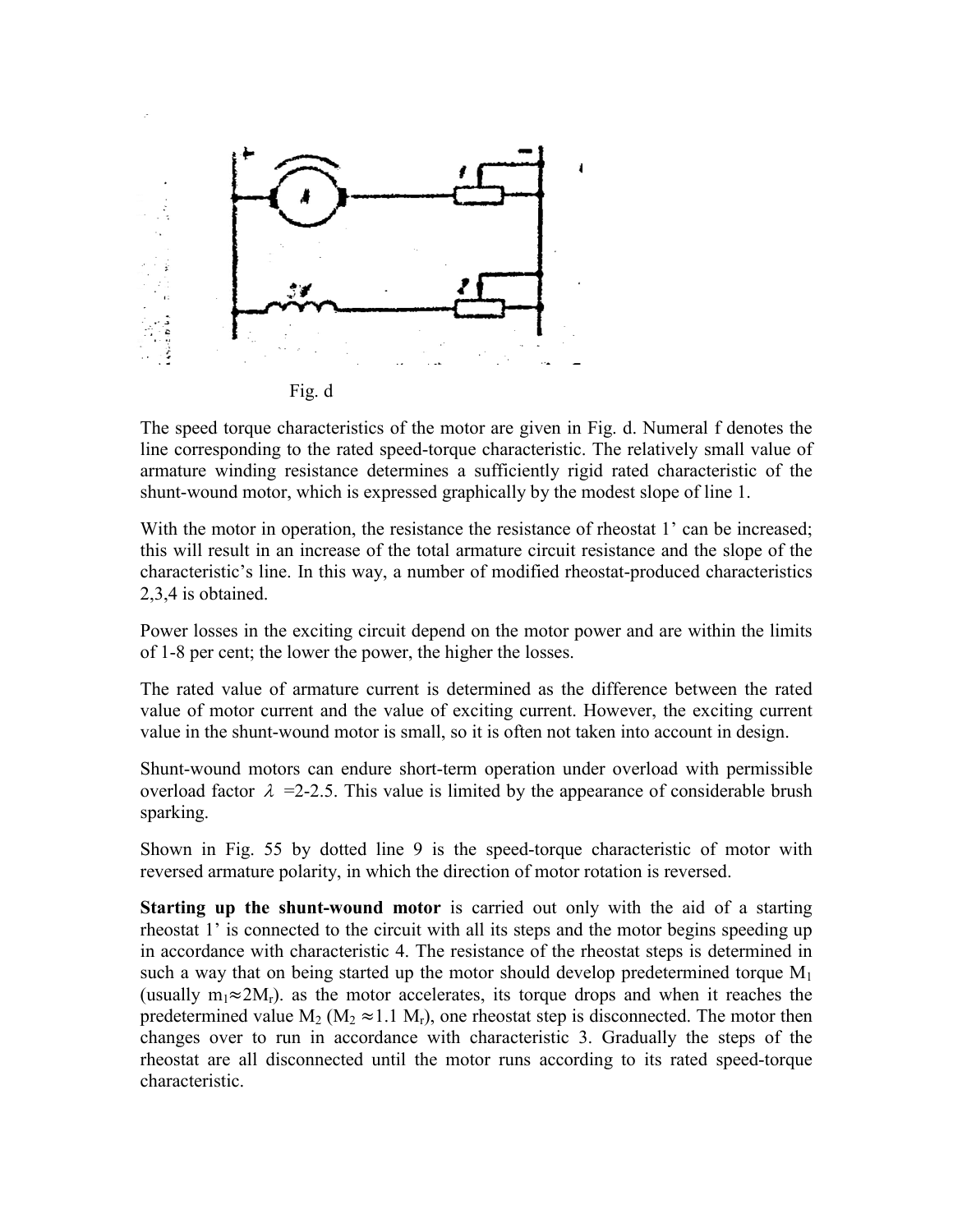In machine tools this operation is accomplished automatically.

**Changing the speed of d.c. motors** can be effected by changing the armature circuit resistance, by changing the armature circuit resistance, by changing the magnetic flux, and by changing the input voltage.

The first method is rarely used because it involves energy losses. The second method – by changing the magnetic flux – is the most commonly used. The magnetic flux value is changed by rheostat 2' (Fig. e ). The rheostat resistance being increased, the exciting current and magnetic flux are reduced, which results in an increase in idling motor speed and slope of motor speed-torque characteristics, represented by a number of straight lines (5,6,7,8). These lines are not parallel to the rated characteristic 1 of the motor and have the greater inclination, the lower values of magnetic fluxes they correspond to. The number of these characteristics depends on the number of steps on rheostat 2'. Where the number of rheostat steps is large, motor speed changing becomes practically stepless.

The third method of speed changing- by changing the input voltage-involves the use of special circuitry and is employed in generator-motor systems.

The braking of d.c. motors is carried out by methods similar to those used for braking induction motors. Regenerative braking is accomplished by means of a shunt circuit rheostat, whose operation causes the armature speed to drop to a minimum. Here, the motor begins operating as a generator returning electric energy into the mains. The motor is brought to a full stop by being disconnected from the mains.

Dynamic braking, the most common method of braking, consists in the armature being disconnected from the mains, while the exciting current is on, and closed through the ballast resistor (o rheostat).

Reverse-current braking is done by changing over the direction of current in the armature circuit.

# **The Generator-Motor System**

This system known also as the Ward-Leonard system, is used in heavy and high-power machine tools with frequent motor reversal or where infinitely variable speed or feed are required. This system also facilitates the starting of the machine tool.

The system (Fig. f) consists of induction a.c. motor 2; d.c. generator 3 driven by motor 2; self-excited direct-current generator 1 for the excitation of generator 3 and motor 4; d.c. motor 4 as the drive motor of the machine tool. Motor 4 is started up by means of shuntcircuit rheostat 6 connected to the exciting winding of generator 3, whose excitation magnetic flux it reduces. This gives a very small value of voltage on the generator brushes, which is then gradually increased. As motor 4 is sped up, it develops a back electromotive force (emf) and the shunt-circuit rheostat is gradually switched off, increasing the generator voltage.

The generator-motor system allows the speed of motor 4 to be varied in two ways: (a) by changing the input voltage fed into motor 4 with the aid of rheostat 6 (by changing the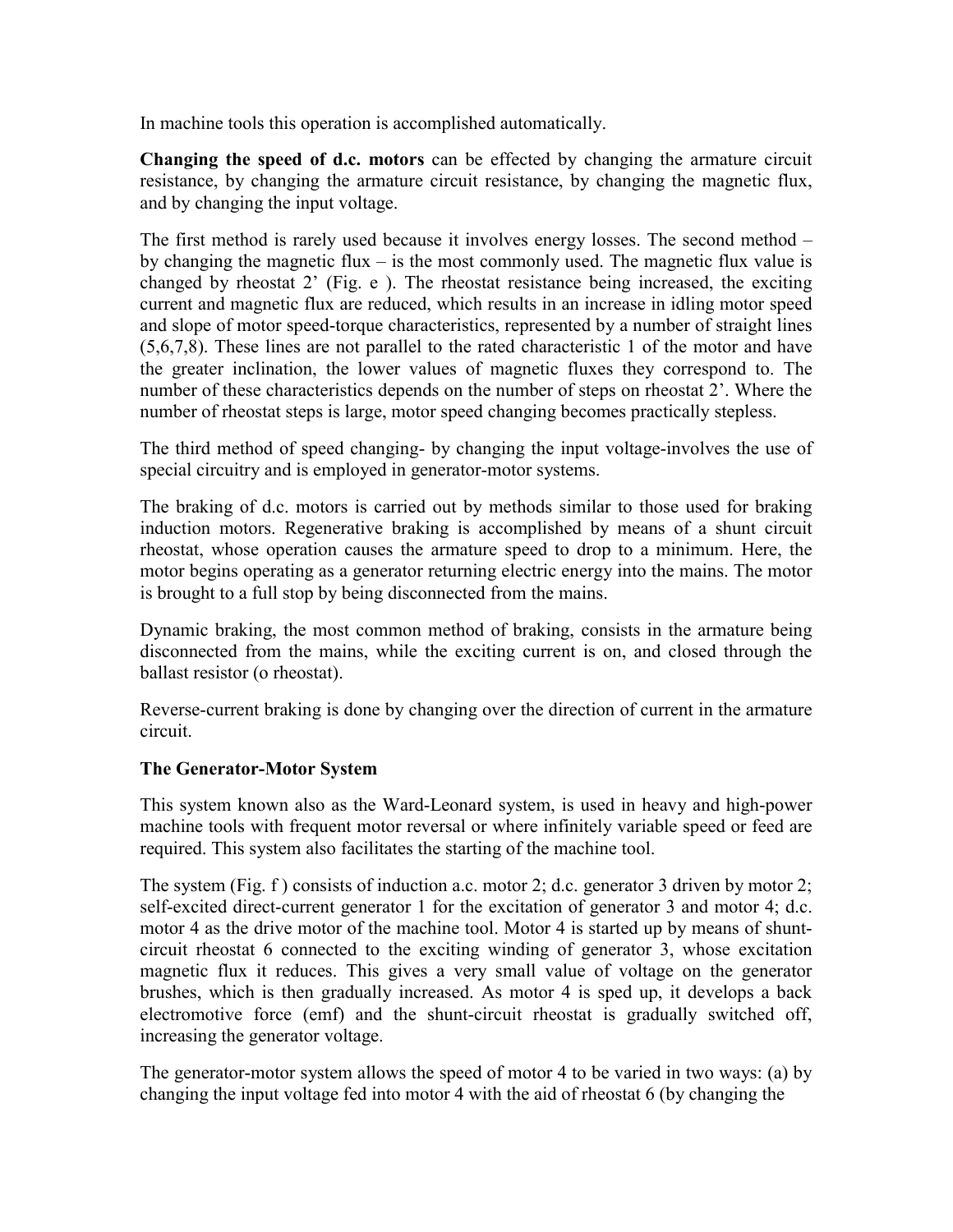

Fig. **f**

magnetic flux of generator 3); and (b) by changing the excitation magnetic flux of motor 4 by means of rheostat 5.

The reversal of motor 4 is accomplished by changing over the direction of current in the exciting winding of generator 3 with the aid of switch 7.

The braking of motor 4 is accomplished by the regenerative method by means of rheostat 5. Here, the magnetic flux of motor 4 increases, the motor emf exceeds the input voltage and the motor begins operating as a generator. Low efficiency (about 0.65), large size, and high cost are among the important disadvantages of the generator-motor system.

### **Selection of the Power Rating of Machine-Tool Motor**

It is highly important to make a correct estimation of the motor power. With insufficient motor power, the machine tool will be underloaded, while the motor itself will be vulnerable to overloads, redundant motor power will result in its being systematically underloaded, which means operation at low efficiency and with low power factor (a.c. induction motors).

In operation, the electric motor tends to heat up. The eat is generated during the transformation of electrical into mechanical energy. Some of input electrical energy is wasted on the heating of the electric-motor windings and magnetic circuit, and to a lesser degree-on friction in motor bearings. The loss of power is the difference between the input (the power of feeding) and output (the useful power) of the electric motor. The power losses on the heating of the motor windings are proportional to the square of the current intensity and are called variable losses. Other losses are conventionally called constant losses.

The acceptable value of motor beating is limited by the thermal stability of the winding insulation material, USSR-made electric motors are mostly equipped with class A insulation (cotton fabric impregnated with insulating compound). This insulation allow a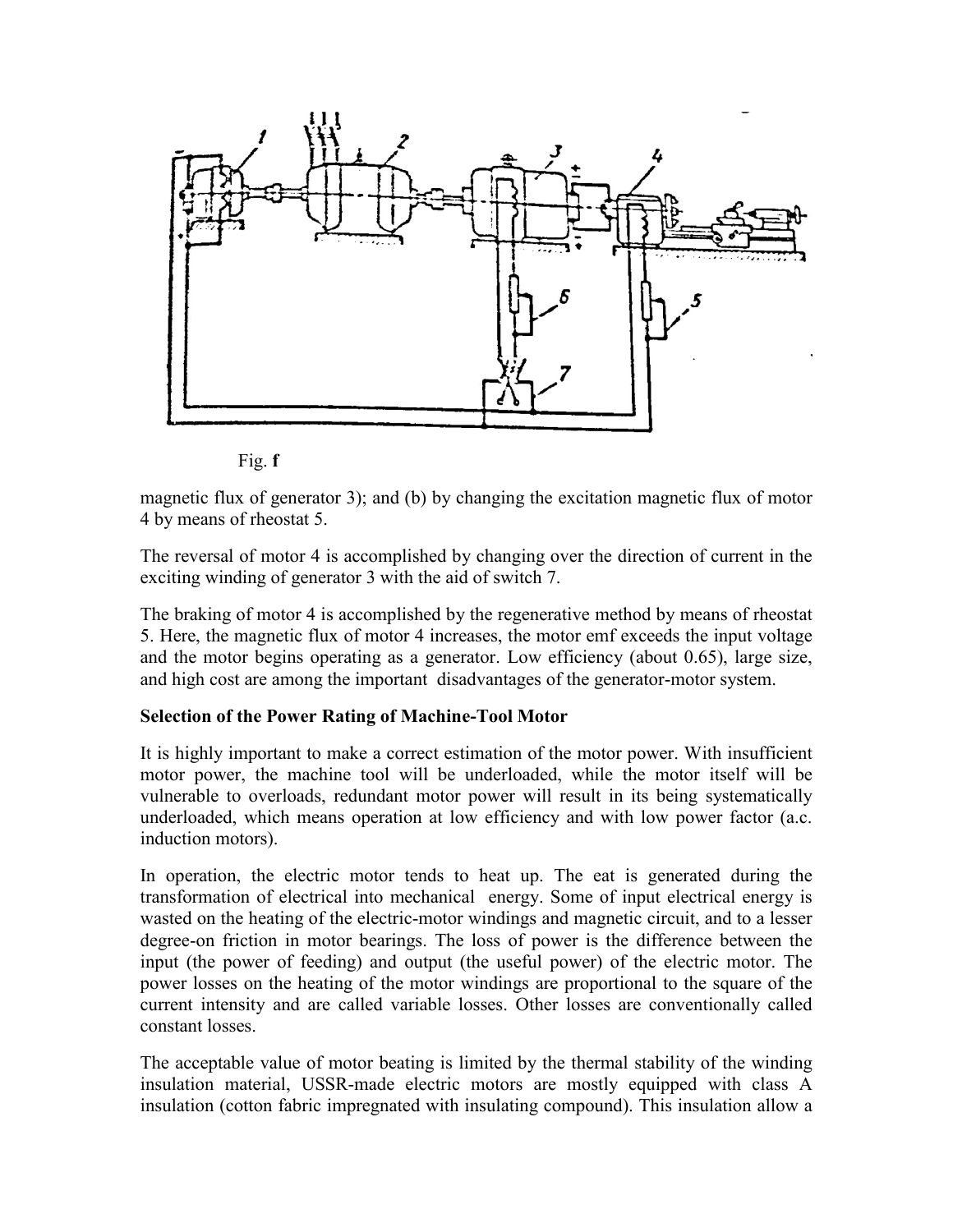maximum heat temperature of up to  $105^{\circ}$ C, but due to the difficulty in measuring maximum temperature, marginal temperature for motor windings is limited to  $95^{\circ}C$ , when measured by means of a plain thermometer, and to 100°C when measured by means of a resistance thermometer.

**Estimation of power for motors operating under constant long term load**. In longterm operation under constant load, there is enough time for the temperature of the motor to be stabilized. This happens with motors in heavy lathes, vertical lathes, boring machines, gear cutters, etc., with long duration of separate machining operations.

The rated power or output of an electric motor operating under such conditions should be equal to the machine-tool power consumption. Since it is practically impossible to find in any catalogue a motor with rated power matching its power consumption, the motor with the nearest higher value of rated power is chosen.

The cutting power is found from the following formula:

$$
N_c = \frac{P_z}{102} \cdot \frac{v}{60} \, kW
$$

Where  $P_z$  = cutting force, tangential when turning and milling, longitudinal when shaping, broaching etc.

### $v =$  cutting speed

Hence, the power consumption of the machine tool, with mechanical transmission losses taken into account, will be

$$
N_c = \frac{N_c}{\eta} = \frac{P_z}{102} \cdot \frac{v}{60\eta} \, kW
$$

Where  $\eta$  = mechanical efficiency of machine-tool transmissions.

**Estimation of power for motors operating under short-term load**. In short-term operation, there is not enough time for the motor temperature to be stabilized. The point is that short periods of operation under load are followed by long periods of down time, when the motor temperature, which has risen during operation, drops to the temperature of the environment. This happens in motors used for the auxiliary drives of some machine-tool members, such as rapid traverse drives of carriages, cross rails, spindle heads, drives of clamping devices, etc.

The operational duration of such drives does not normally exceed 5 to 15 s, while in heavy machines it may reach 1 to 1.5 min. With overloads being within the acceptable limits, this time is too short for the motor to become even normally overheated. The power consumption in this case is determined by overload conditions. The formula for calculating power consumption is

$$
N_{p.c.} = \frac{G\mu\nu}{6120\eta\lambda} \, kW
$$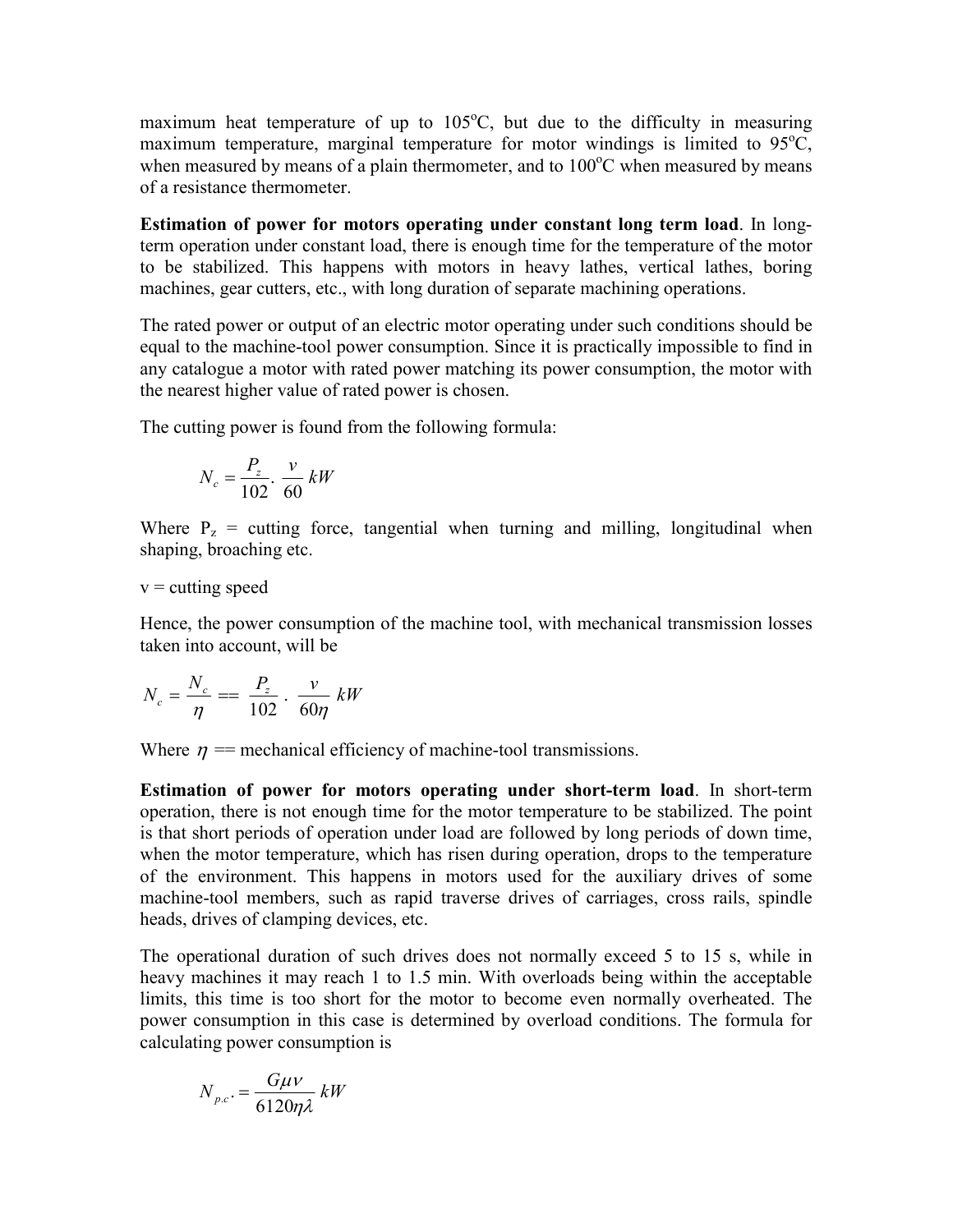Where  $G =$  weight of travelling machine-tool member, N

 $\mu$ = coefficient of friction of motion

 $v==$  speed of travel, m/min

 $\eta$  = efficiency of transmission from motor to travelling member

 $\lambda$  = overload factor

The torque of resistance on starting will be

$$
M_{res}=0.16\,\frac{G_{\mu\sigma\nu}}{\eta\lambda_0\,\left(1-\lambda s\right)}
$$

Where  $\mu_{o}$  = coefficient of static friction

 $n_0$ = speed of motor idling rotation, rpm

 $s =$ slippage of motor

once  $N_{p.c.}$  and  $M_{res}$  are calculated, the electric motor is chosen from the catalogue according to the required rated power. Starting torque  $M<sub>s</sub>$  is then found for this motor and compared with  $M_{res}$ . If  $M_s > M_{res}$ , the choice is correct.

Estimation of power for motors operating under variable long-term load. These working conditions are common in machine tools incorporated starting clutches in the principal movement drives and used for producing parts of the same type, and also in machine tools on automatic transfer line. Here the electric motor rotates continuously. Cutting periods are followed by idling periods when the cutting tool is retracted and the next work piece is loaded. Accordingly, a certain load of the motor corresponds to each stage of the machining cycle.

Since motors used in machine-tool drives are rated on the basis of long-term load, these long-term constant-load conditions, with the heating of the motor equivalent to the heating of the motor under variable long-term load, need to be found so as to estimate the machine power consumption. Without going into the details, let us note among the methods of equivalent current, torque or power.

**Estimation of power for motors operating under intermittent load.** These working conditions involve short periods of operation under load, which are not long enough for the motor temperature to be stabilized, followed by short periods of motor shut-downs, which are not long enough for the motor to cool down to the environment temperature. This change of motor temperature can be visualized as a broken curve consisting of alternating rise and fall sections which represent the heating-up and cooling-down of the motor. These conditions occur in most machine-tool drives. One such cycle should not last for ore than10 min. The motor power is best estimated by means of the average losses method.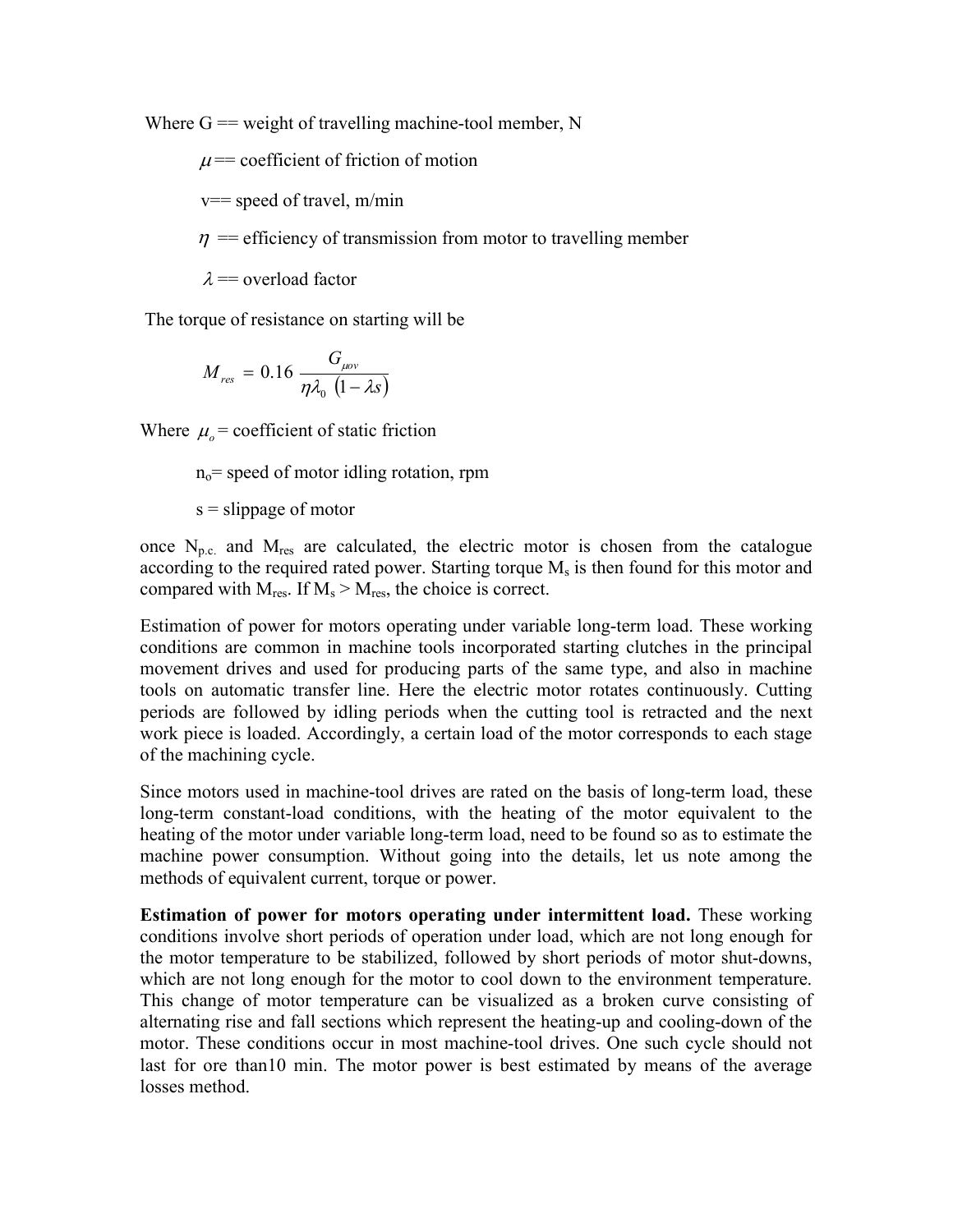# **Hand-Operated Control Gear**

The hand-operated control gear includes knife switches, rotary switches, controllers, tumbler switches, and hand-operated starters.

There are single, double, and three-pole knife witches according to the number of knives they contain. These switches feature a casing and a side lever handle. To effect an instant break in the electric circuit, the knives of the switch are equipped with a spring-actuated device. A three-pole knife switch with side hand lever, rated for 100 or 200 A, is most commonly used Fig. (ga).

Rotary switches are more compact and easy to operate than knife switches. The rotary switch shown in Fig. (gb) contains a set of stacked sections each section being a singlepole rotary circuit breaker (or change-over switch). All the sections are controlled by one rotary shaft and are arranged in such a way that when the shaft is rotated some circuits are connected and others-disconnected. Rotary switches are used to connect machine tools to the mains, to start up rarely energized motors, etc.



Controllers are used to commutate a large number of circuits. There are cam and drumtype controllers. Shown in fig. (gc) is a drum controller with two working position I and II and one neutral position 0. The controller contains shaft I and, fixed on it, drum 2, which is made of dielectric. The drum accommodates copper lamina 3, while bar 5 also made of dielectric and placed beside the drum, holds contact fingers 4. Each position of the drum corresponds to the commutation of a certain circuit.

Tumbler switches are used in the electric lighting systems of machine tools. In principle and design they are similar to the switches used in lighting mains.

Hand-operated starters are sometimes used to start up one or three-phase electric motors. The operating principle of the starter shown in Fig. h is as follows: when button 5 is pressed contacts 2 and 1 are closed and contact 2 is locked by means of spring-actuated stop 3, thereby connecting the motor to the mains. When button 6 is pressed stop 3 releases the contacts and they break, disconnecting the motor. Casing 4, the buttons and other components of the starter are made as dialectic.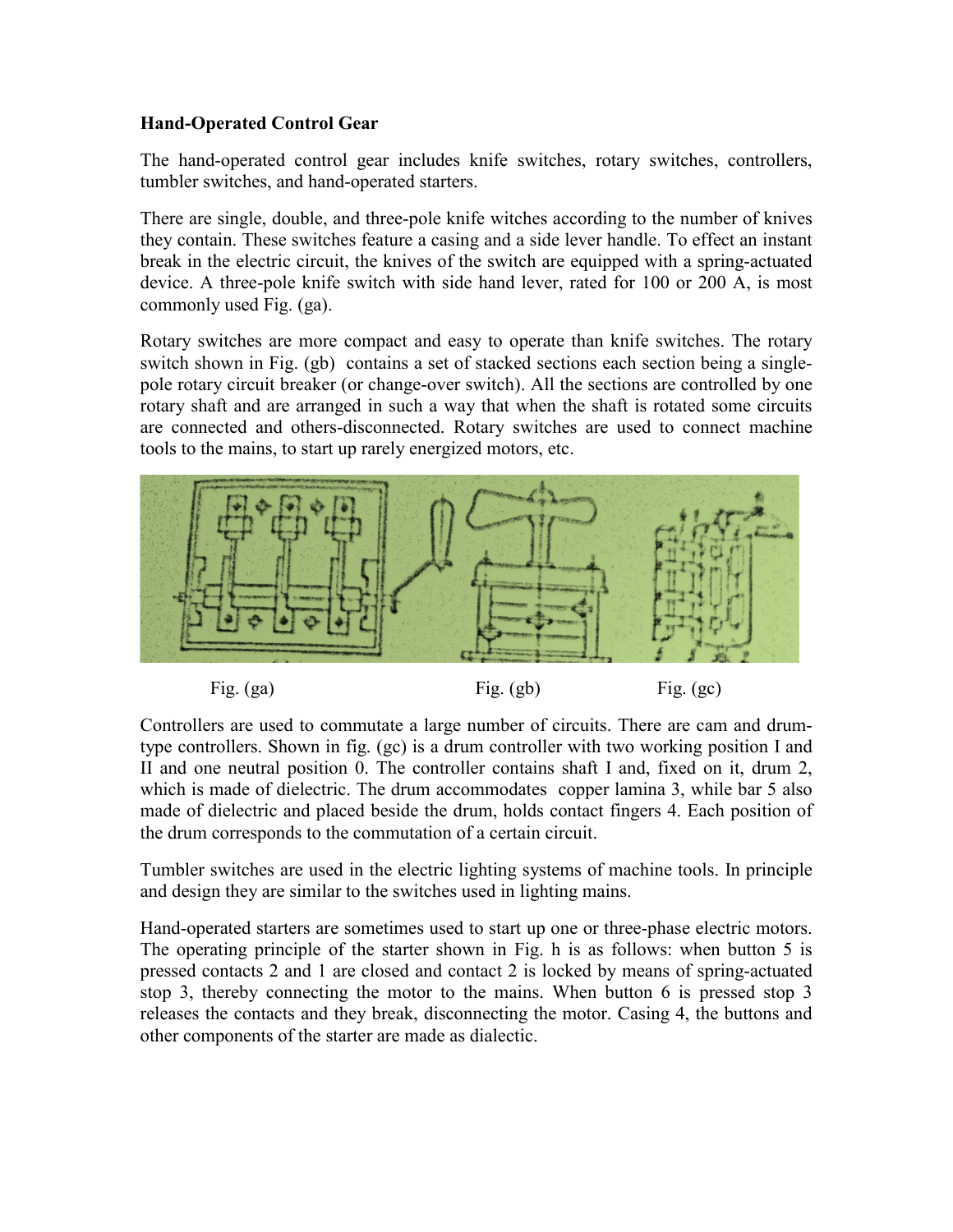### **Starting Gear**

**Contactors** are widely used in machine tools to control electric motors. In the circuit shown in Fig. ia , the motor is started by a special device called the contactor. When button 2 is pressed, coil 3 is energized and core 5 attracts armature 4. This results in shaft 6 turning and closing power contacts i. Figure ib shows the scheme of a contactor with straight movement of armature.



The devices similar in construction to contactors, but with weak-current contacts to operate in control circuits, are called auxiliary relays.

**Buttons** to control contactors can have normally open (or front) contacts (Fig ja), and normally closed (or back) contacts (Fig. jb). some buttons have one front and one back contact (Fig. jc). buttons are assembled in blocks, two of which, consisting of two and three buttons, are presented in Fig jd. The blocks are designed for two control commands: "Start" and "Stop", or for three: "Forward", "Back" and "Stop", where there are several "Start" buttons to control one machine-tool member, these are connected in parallel. They have one common retaining contact which is also connected in parallel and is closed when the circuit is energized.

The "Stop" buttons are connected in series.

**Combination starters** serve to control a.c. cage-rotor induction motors. These starters comprise sets of control gear, such as contactors, button blocks and thermal-overload relays for motor protection. The circuit diagram of such a starter is shown in Fig. je.